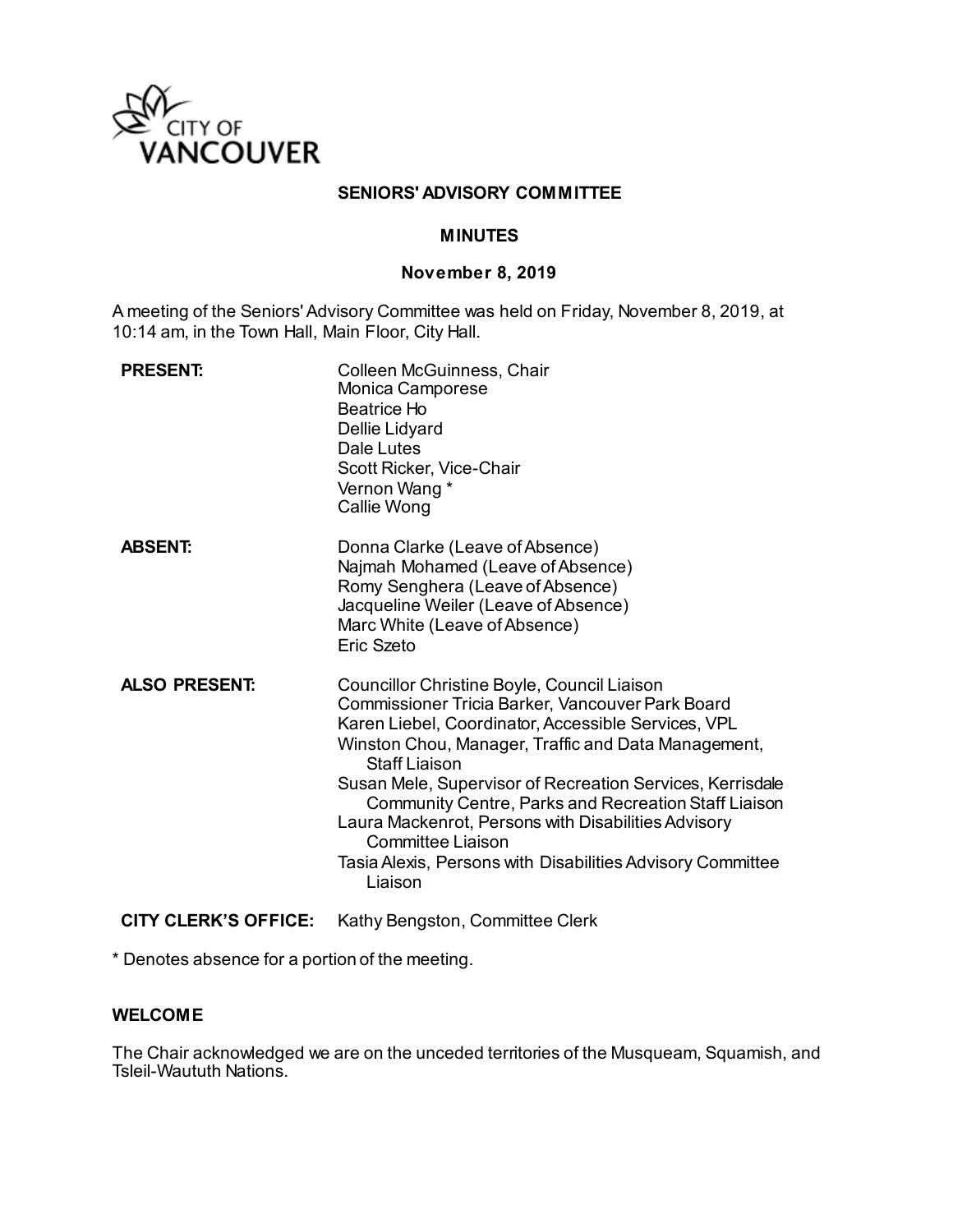### **Leave of Absence Requests**

MOVED by Beatrice Ho SECONDED by Callie Wong

> THAT the Seniors' Advisory Committee approve leaves of absence for Donna Clarke, Najmah Mohamed, Romy Senghera, Jacqueline Weiler, and Marc White for this meeting.

CARRIED UNANIMOUSLY (Vernon Wang absent for the vote)

## **Approval of Minutes**

MOVED by Scott Ricker SECONDED by Vernon Wang

> THAT the Seniors' Advisory Committee approve the Minutes from the meeting of September 6, 2019, as circulated.

CARRIED UNANIMOUSLY

### **1. Approval of Meeting Schedule**

MOVED by Dellie Lidyard SECONDED by Scott Ricker

THAT the Seniors' Advisory Committee approve the 2020 meetings schedule below:

| Month               | <b>Day</b>     | Time             | <b>Meeting Type</b>    | Room                   |
|---------------------|----------------|------------------|------------------------|------------------------|
| January             | 10             | 10 <sub>am</sub> | <b>Regular Meeting</b> | Town Hall, Main Floor  |
| February            | 7              | 10 <sub>am</sub> | <b>Working Session</b> | Town Hall, Main Floor  |
| <b>March</b>        | 6              | $10 \text{ am}$  | <b>Regular Meeting</b> | Cascadia, Third Floor  |
| April               | 3              | $10 \text{ am}$  | <b>Working Session</b> | Cascadia, Third Floor  |
| May                 | 1              | $10 \text{ am}$  | <b>Regular Meeting</b> | Town Hall, Main Floor  |
| June                | 5              | $10 \text{ am}$  | <b>Working Session</b> | Town Hall, Third Floor |
| July                | 3              | 10 <sub>am</sub> | <b>Regular Meeting</b> | Town Hall, Main Floor  |
| <b>AUGUST BREAK</b> |                |                  |                        |                        |
| August              | $\overline{7}$ | 10 <sub>am</sub> | <b>Working Session</b> | Town Hall, Main Floor  |
| September           | $\overline{4}$ | $10 \text{ am}$  | <b>Regular Meeting</b> | Cascadia, Third Floor  |
| October             | $\overline{2}$ | 10 <sub>am</sub> | <b>Working Session</b> | Town Hall, Main Floor  |
| <b>November</b>     | 6              | $10 \text{ am}$  | <b>Regular Meeting</b> | Town Hall, Main Floor  |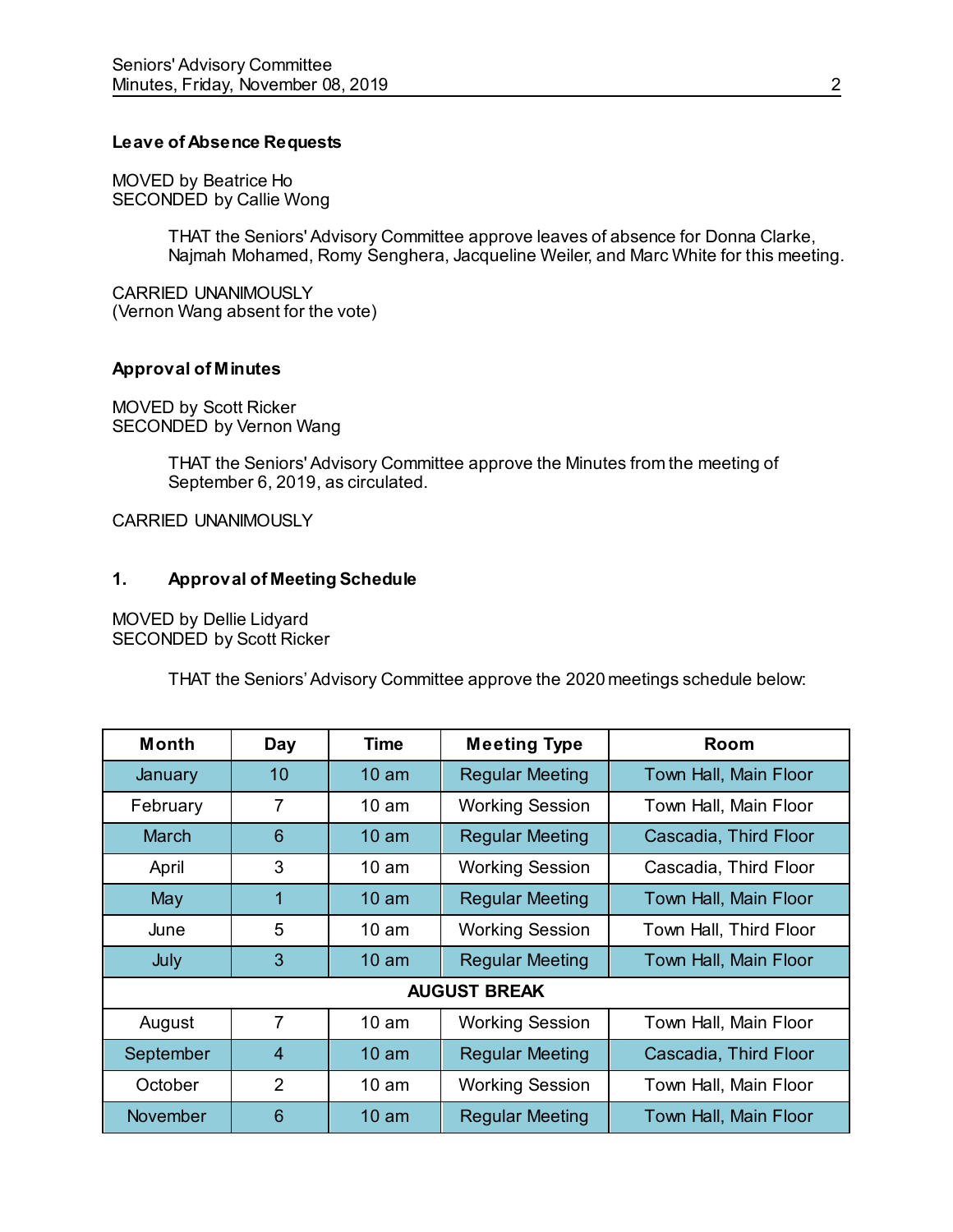| <b>Month</b> | Day | Time  | <b>Meeting Type</b>    | Room                  |
|--------------|-----|-------|------------------------|-----------------------|
| December     |     | 10 am | <b>Working Session</b> | Town Hall, Main Floor |

All meetings take place on Fridays at 10:00 am. The Regular meetings will be clerked by the Committee Clerk for public record.

### CARRIED UNANIMOUSLY

During discussion on the meeting schedule, the Chair requested the Committee Clerk book an August working session. The Committee Clerk agreed.

## **2. Park Board Washroom Strategy**

Leila Todd, Planner, Planning, Policy and Environment, Park Board Head Office, provided a presentation on the Park Board Washroom Strategy, including project vision, board motions, project process and internal working group. Ms. Todd responded to questions.

Leila Todd agreed to send the PowerPoint presentation to the Committee Clerk to circulate to members.

Commissioner Barker noted she will be creating a motion on having clean, safe, and accessible washrooms in the City of Vancouver.

## **3. Liaison Updates**

Councillor Boyle, provided an update on the following council agenda items:

- Short-term Rental (STR) Program;
- Ride Hailing Services;
- Calming Prior Street;
- Oppenheimer Park Tent City;
- Vaping Products, policy framework;
- Fireworks ban;
- Council voted unanimously on expropriation and advance payment for 159 East Hastings Street and 160 East Hastings Street (Regent and Balmoral Hotel);
- Council Recognition of the passing of civil rights activists, Sack O'Dell and Tom Durant.

Councillor Swanson, provided a written update on the following items:

- Vancouver City Hall upper parking lot change;
- Housing subcommittee information from staff;
- Committee members expenses paid;
- Empty Homes Tax;
- Homeless, renter and housing issues;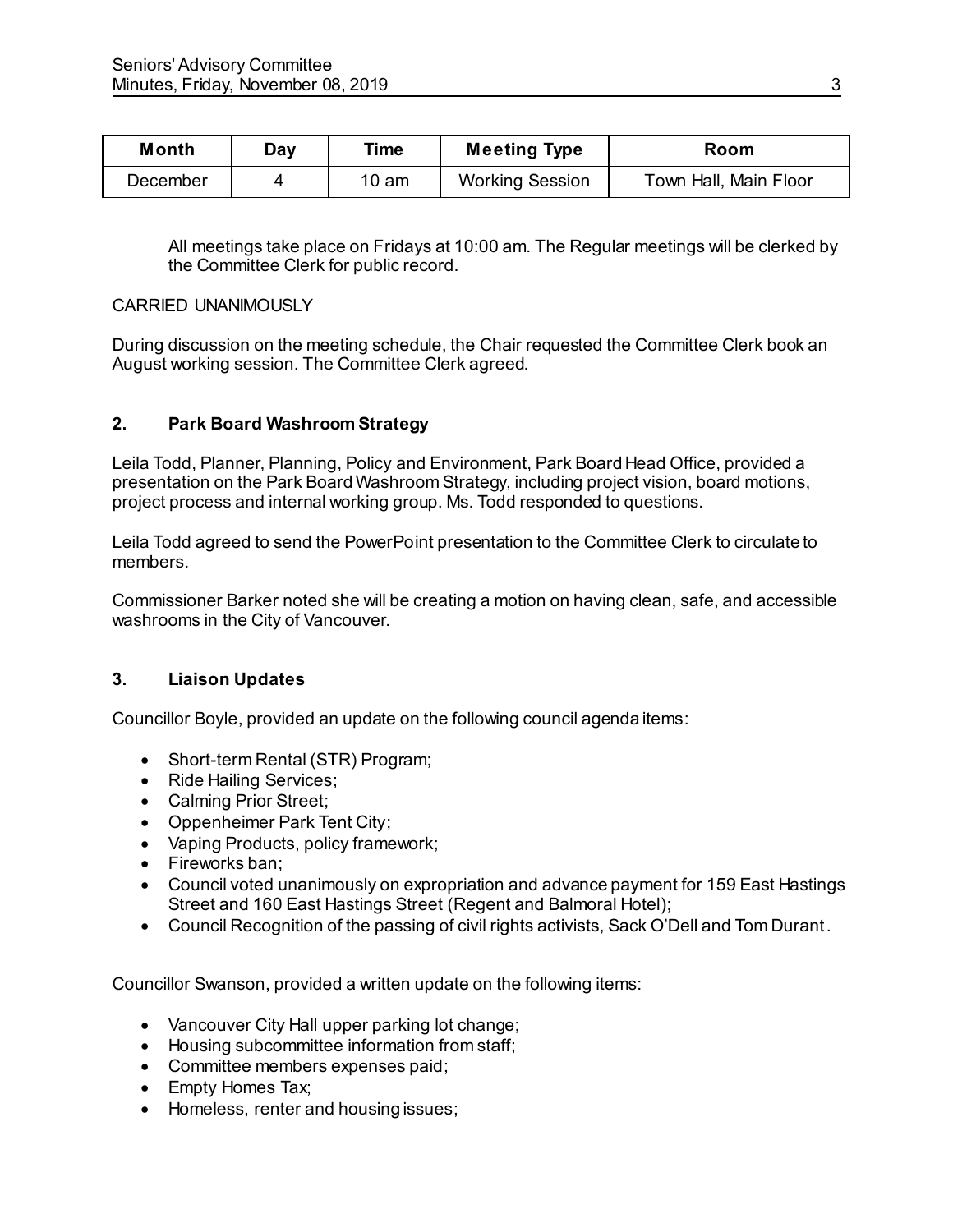Councillor Barker, provided an update on the following items:

- Oppenhimer Park Tent City;
- Langara golf course;
- Proposed bus etiquette program using "Thanks in Advance" transit buttons.

Karen Liebel provided an update on the following items:

- Kerrisdale branch closed due to flooding, will open early December;
- Audio book challenges for Vancouver Public Library includes high cost, digital issues and licensing issues, make obtaining them for VPL readers challenging.

## **4. Subcommittee Reports**

### **a. Housing**

In Marc White's absence, his housing subcommittee meeting report was distributed. (Paper copy on file.)

## **b. Transportation and Mobility**

- Subcommittee reported low attendance at recent meeting;
- Missing bus stop:
- Staff liaison letter submitted on street, sidewalk issues, traffic lights;
- Persons with Disabilities Advisory Committee provided meeting feedback;
- Ride Hailing Services.

MOVED by Dellie Lidyard SECONDED by Beatrice Ho

> THAT the Seniors' Advisory Committee prepare a letter to the City regarding ride hailing services in the City of Vancouver and related issues.

## CARRIED UNANIMOUSLY

## **c. Engagement**

No report.

## **d. Persons with Disabilities**

Laura Mackenrot reported on the proposed Provincial Accessibility Act, and Crofton Manor development and accessibility issues. She also noted that Accessible Strategy Task Force meetings are occurring again.